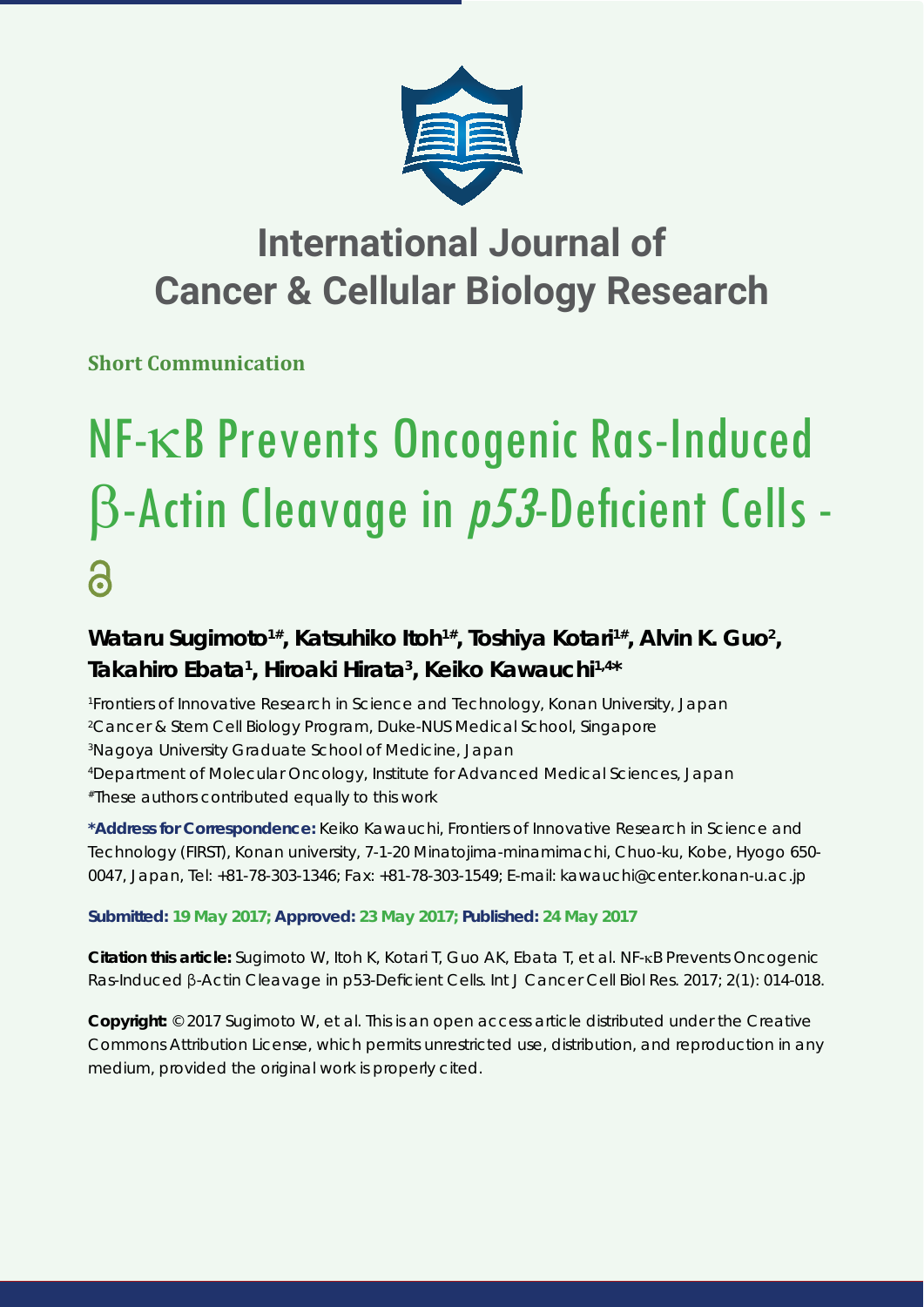#### **ABSTRACT**

Tumor cell characteristics, including invasiveness, are influenced by the tumor suppressor p53. We recently reported that p53 diminishes oncogenic Ras-driven cell invasion by promoting  $\beta$ -actin cleavage, which is mediated by the serine protease high-temperature requirement A2 (HtrA2/ Omi). In this study, we showed that nuclear factor (NF)-κB is responsible for eliminating Ras - induced β-actin cleavage in *p53* - deficient cells. In *p53* knockout (*p53<sup>+</sup>*) Mouse Embryonic Fibroblasts (MEFs), depletion of the NF-κB component *p65/* RelA using its specific shRNA caused β-actin cleavage in response to expression of oncogenic Ras. Knockdown of *p65*/ RelA enhanced the mitochondrial translocation of p38 MAPK, a critical step in HtrA2/Omi activation. Expression of mitochondria-targeting signal-tagged *p65*/ RelA diminished β-actin cleavage in *p65*/ RelA-knockdown cells. Our results provide novel insights into the mechanism underlying contribution of NF-κB to malignancy of Ras-mutated cells with dysfunctional *p53*.

**Keywords:** *p53*; NF-κB; Actin; Mitochondria; HtrA2/ Omi; Lamellipodia

#### **INTRODUCTION**

Ras controls fundamental cell behaviors, such as proliferation and survival, by regulating downstream signaling that includes the Raf-MEK-MAPK and PI3K-Akt pathways [1-3]. On the contrary, aberrant activation of Ras accompanied with its gene mutations is observed in several types of cancers. When oncogenic mutations occur in the RAS gene, the tumor suppressor *p53* plays an essential role in determining cell behaviors. Expression of oncogenic Rasin normal cells triggers DNA damage responses and induces apoptosis or senescence by induction of *p53*-dependent gene expression [4,5]. In contrast, oncogenic Ras induces cellular transformation when the ability of *p53* to prevent tumorigenesis is ablated as a consequence of its gene mutation or inactivation [6]. Furthermore, while oncogenic Ras promotes invasion and metastasis in transformed cells, these effects of Ras are also diminished by  $p53$  [7]. Thus, Ras-induced tumorigenesis and tumor progression are both dependent on the status of *p53*.

Recently, we have revealed a mechanism underlying suppression of Ras-driven cell invasion by *p53*. Oncogenic Ras stimulates cleavage of  $\beta$ -Actin by the mitochondrial protease, high-temperature requirement A2 (HtrA2; also known as Omi), which depends on the cytoplasmic  $p53$  [8]. The Ras-induced cleavage of  $\beta$ -Actin eliminates the formation of lamellipodia, actin-based membrane protrusions crucial for cancer cell invasion [9,10].

It has been well documented that the transcription factor NF-κB plays an essential role in Ras-induced cellular transformation by *p53* dysfunction [6,11,12]. Oncogenic Ras promotes the metabolic shift from Oxidative Phosphorylation (OXPHO) to aerobic glycolysis, known as the Warburg effect [13], which is, at least in part, attributed to NF-κB-induced expression of Glucose Transporter (GLUT) 3 [6]. Furthermore, NF-κB-mediated gene expression is required for Epithelial-Mesenchymal Transition (EMT), which is involved in the early steps of metastasis, in Ras-transformed cells [14]. *p53* suppresses the NF-κB-mediated gene expression by attenuating both IκB kinase (IKK) activity and interaction of NF-κB with its co-activator p300/ CBP [6,15-17]. While NF-κB translocates to the mitochondria to repress the expression of OXPHO-related mitochondrial genes, *p53* prevents the translocation of NF-κB to the mitochondria by inhibiting the interaction of NF-κB with the mitochondrial heat shock protein (mt-HSP70; also known as Mortalin) [18]. However, the functional role of mitochondrial NF-κB in oncogenic Ras-expressing cells remains unclear.

Here, we show that in the absence of *p53*, knock down of the NF-κB component, *p65*/ RelA, increases β-Actin cleavage and decreases lamellipodia formation in cells expressing oncogenic Ras. Ectopic expression of a mitochondria-targeting form of *p65*/ RelA, in turn, reduces cleavage of β-Actin. Our results suggest that NF-κB may promote oncogenic Ras-induced invasion of p53-deficient cells by facilitating the formation of lamellipodia through reduction of β-Actin cleavage.

#### **MATERIALS AND METHODS**

#### **Cell culture and retroviral infection**

*p53*–/– MEFs were prepared as previously described [6] and infected following 3 passages. Cells were cultured in Dulbecco's modified Eagle's medium (Nissui) supplemented with 10% FBS. We performed all experiments within two weeks after selection to avoid genetic abnormalities acquired during prolonged culture. Retroviral infection was performed as previously described [19]. Infected cells were selected using hygromycin (300 μg/ ml) and puromycin (1.5 μg/ ml) for 3 days.

#### **Plasmids**

pSuper retro *p65* puro was cloned *p65* target sequence [6], 5-GAAGAAGAGTCCTTTCAAT-3 into a pSuper retro puro (Oligoengine, Seattle, WA). pBabe Ha-RasV12 with a hygromycin selection marker were used [6]. The Mito-DsRed expression vector was obtained from Clontech Laboratories Inc. To generate a pcDNA3- Mito-Flag-*p65* vector, the mitochondrial targeting sequence from subunit VIII of human cytochrome c oxidase was fused to the 5'-end of the Flag-tagged *p65*.

#### **Antibodies and materials**

Anti-p38 rabbit polyclonal (C-20, Santa Cruz Biotechnology), p38 rabbit polyclonal (Cell Signaling Technology), anti-HtrA2/ Omi goat polyclonal (V-17, Santa Cruz Biotechnology), anti-β-Actin mouse monoclonal (ACTBD11B7, Santa Cruz Biotechnology), anti-VDAC rabbit polyclonal (Cell Signaling), and anti-α-tubulin mouse monoclonal (DM1A, Sigma) were used for immunoblot analysis. Anti-Flag mouse monoclonal (M2, Sigma) antibodies were used for immunoblot and immunofluorescence analyses. Rabbit (H-191, Santa Cruz Biotechnology) was used for immunofluorescence analysis.

#### **Immunoblot analysis**

To obtain total cell lysates, cells were solubilized with ice-cold lysis buffer (50 mM Tris pH 8.0, 150 mM NaCl, 1% Triton X-100, 0.5% SDS, 10 mM EDTA, 1 mM  $\text{Na}_{3}\text{VO}_{4}$ , 10 mM NaF, protease inhibitor cocktail [Nakarai Tesque]). Lysates were sonicated and centrifuged at  $20,000 \times g$  for 15 min. The supernatants were used as total cell lysates. To obtain mitochondria and cytosol fractions,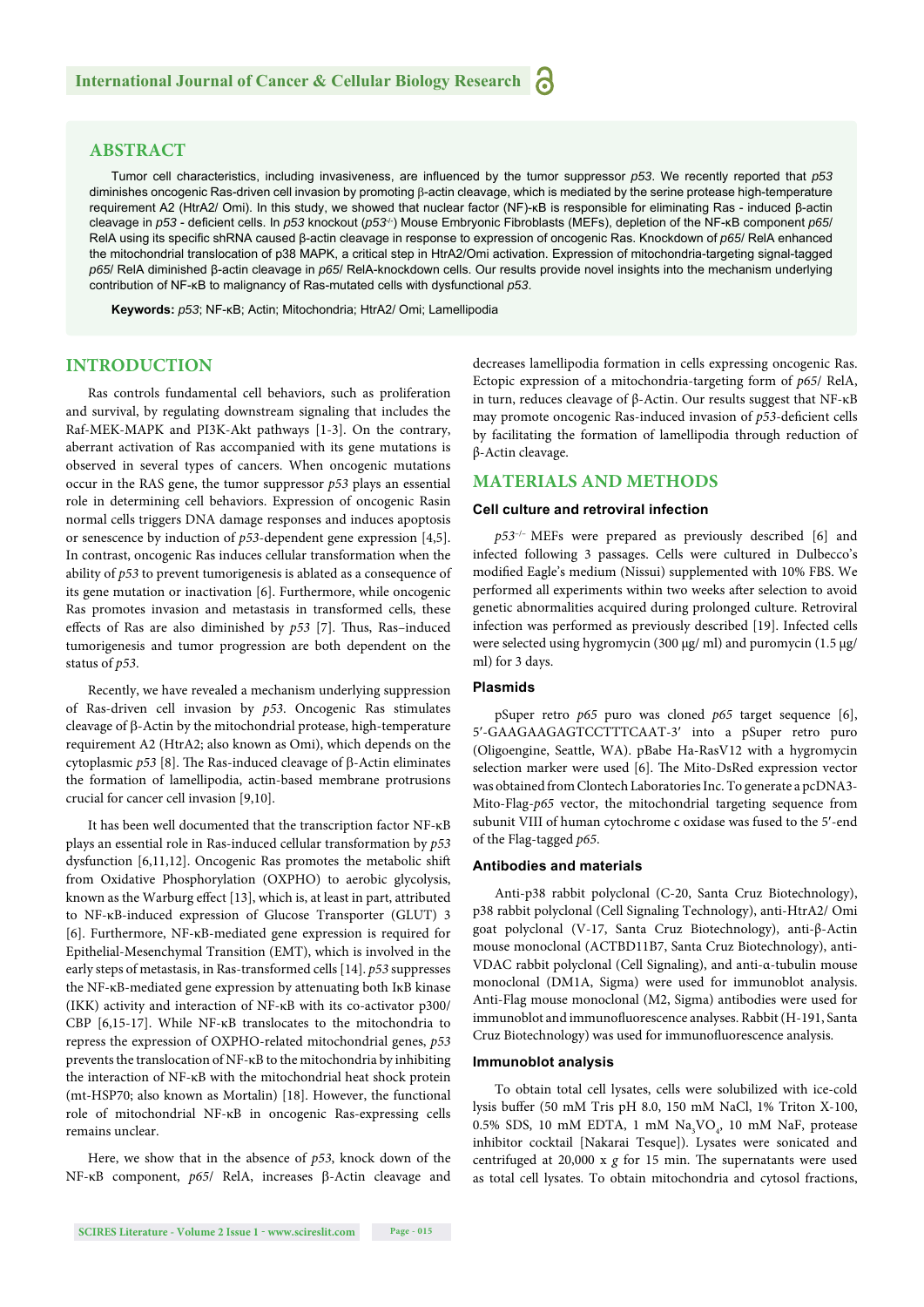#### **International Journal of Cancer & Cellular Biology Research R**

a mitochondria isolation kit (QIAGEN) was used according to the manufacturer's protocol. The isolated mitochondrial fraction was solubilized with ice-cold lysis buffer (50 mM Tris pH 8.0, 150 mM NaCl, 1% Triton X-100, 10 mM EDTA, 1 mM  $\text{Na}_{3}\text{VO}_{4}$ , 10 mM NaF, protease inhibitor cocktail) and then centrifuged at 20,000 x *g* for 15 min. The supernatants were used as mitochondrial proteins. For immunoblotting against β-Actin, cells were solubilized with an SDS sample buffer. The lysates were subjected to Sodium Dodecyl Sulfate Polyacrylamide Gel Electrophoresis (SDS-PAGE).

#### **Immunofl uorescence**

Cells were fixed with 4% PFA, permeabilized with 0.2% Triton X-100, and then blocked with 2% BSA in PBS. Alexa Fluor 488-conjugated goat anti-rabbit IgG (Molecular Probes) and Alexa Fluor 546-conjugated goat anti-mouse IgG were used as secondary antibodies. Alexa Fluor 594-conjugated phalloidin (Molecular Probes) were used to stain F-actin. Images were acquired using a confocal microscope (LSM700; Zeiss) and then analyzed with ImageJ software (NIH).

#### **Monitoring mitochondrial membrane potential**

Monitoring mitochondrial membrane potential was performed as previously described [8]. Acquired images using a confocal microscope (LSM700; Zeiss) were cropped and fluorescence intensities were quantified using Image J software (version 1.45f).

#### **Statistical analysis**

Data were analyzed by unpaired Student's *t*-test.

#### **RESULTS AND DISCUSSION**

Lamellipodia formation has been shown to be suppressed upon expression of oncogenic Ras in cells bearing wild-type *p53*, but not in *p53*-deficient cells [8]. We found that *p65*/ RelA knock down diminished lamellipodia formation in *p53*–/– MEFs expressing oncogenic Ras (Ha-RasV12) (Figure 1A). Since oncogenic Rasinduced β-Actin cleavage by HtrA2/ Omi impairs lamellipodia formation, we further examined whether *p65*/ RelA knock down stimulates β-Actin cleavage in *p53*–/– MEFs. Immunoblotting showed the fragment of β-Actin in cells expressing both Ha-RasV12 and *p65*/ RelA-shRNA, while Ha-RasV12 expression or *p65*/ RelA knock down alone was not sufficient for induction of  $\beta$ -Actin cleavage (Figure 1B). These results suggest that NF-κB contributes to lamellipodia formation in Ras-transformed cells by reducing the actin proteolysis.

A decrease in the inner mitochondrial membrane potential (ΔΨm) is involved in the β-Actin cleavage [8]. We, therefore, examined the eff ect of *p65*/ RelA knockdown on ΔΨm in *p53*–/– MEFs expressing Ha-RasV12, and found that ΔΨm was significantly decreased in a subset of mitochondria (Figure 2A and B). A decrease in ΔΨm causes mitochondrial translocation of p38 MAPK, which leads to HtrA2/ Omi activation to cleave β-Actin [8]. Consistently, the amount of p38 MAPK in the mitochondrial fraction was higher in *p65*/ RelA knock down cells than in control cells, even though the amount of HtrA2/ Omi in cytosol was not significantly different between these cells (Figure 2C). Taken together, NF-κB is likely to suppress HtrA2/ Omi-mediated β-Actin cleavage by maintaining ΔΨm to eliminate mitochondrial translocation of p38 MAPK.

While *p53* reportedly suppresses mitochondrial translocation of NF-κB [18], NF-κB was indeed found in the mitochondrial fraction in  $p53^{-/-}$  MEFs expressing Ha-RasV12 (Figure 2C). We, therefore, hypothesized that mitochondrial NF-κB might prevent p38 MAPK translocation into mitochondria and concomitant β-Actin cleavage in oncogenic Ras-expressing *p53*-deficient cells. To test this hypothesis, the mitochondrial targeting peptide-fused fl ag-tagged *p65* (Mito-Flag-*p65*) was expressed in *p65*/ RelAknockdown *p53*–/– MEFs expressing Ha-RasV12. While Mito-Flag-*p65* was localized at the mitochondria (Figure 3A), the amount of p38 MAPK in the mitochondrial fraction was unexpectedly not



the cells stained for cortactin (green) as an indicator of lamellipodia or F-actin (red) are shown. Scale bars, 20 μm. Z-stack images with an interval of 1.0μm were obtained using a confocal microscope, and projected images are shown. The white arrowheads point to the edge of the lamellipodia. (B) The levels of *p65/ RelA* and the cleavage of β-actin were evaluated by immunoblot analysis. Black arrowhead indicate full-length β-actin, and white arrowhead indicate cleaved fragment.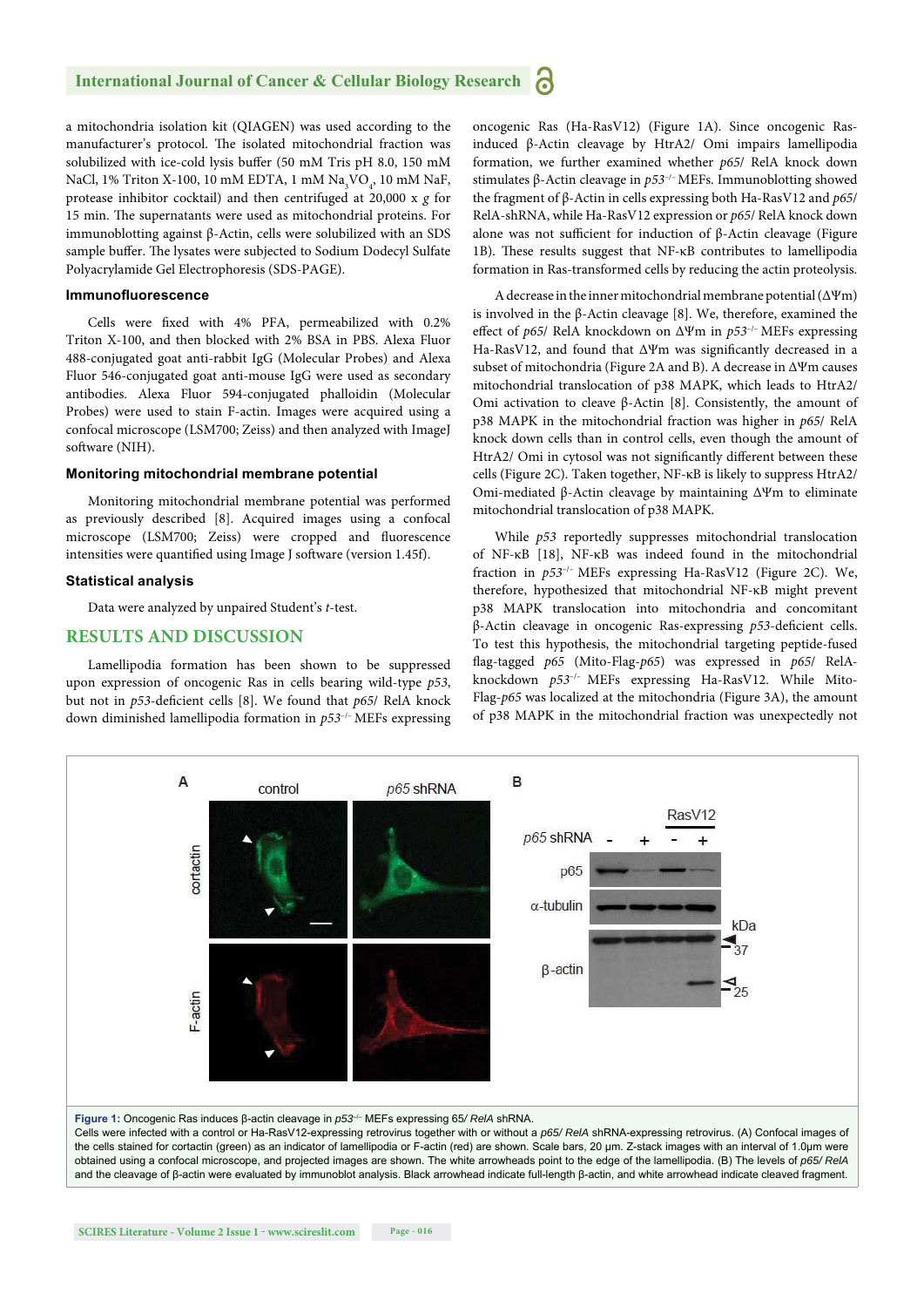#### **International Journal of Cancer & Cellular Biology Research** a



**Figure 2:** *p65/ RelA* knockdown enhances mitochondrial translocation of p38 MAPK in *p53*–/– MEFs expressing Ha-RasV12. Cells were infected with Ha-RasV12-expressing retrovirus together with or without a *p65/ RelA* shRNA-expressing retrovirus. (A) Confocal images of cells stained with JC-1. Red fluorescence (J-aggregate) and green fluorescence (monomer) are shown. Scale bars, 20 μm. (B) The ratio of red fluorescence to green fluorescence, which is correlated with mitochondrial membrane potential, at peripheral mitochondria was quantified from images in A. (C) Following subcellular fractionation of the cytosol (Cyto) and mitochondria (Mito), the distribution of *p65/ RelA*, p38 MAPK, and HtrA2/Omi was evaluated by immunoblot analysis. VDAC and α-tubulin were used as mitochondrial and cytosolic markers, respectively.



**Figure 3:** Expression of *p65/ RelA*, localized in the mitochondria, attenuates β-actin cleavage in *p65*/ RelA-knockdown *p53*–/– MEFs expressing Ha-RasV12. Cells were infected with Ha-RasV12-expressing retrovirus together with *p65/ RelA* shRNA-expressing retrovirus. (A) The cells were transfected with Mito-Flag-*p65* expression vector together with Mito-DsRed expression vector to visualize mitochondria. Confocal images of cells stained with anti-Flag antibody for Mito-Flag-*p65* (green) and Mito-DsRed (red) are shown. Z-stack images with an interval of 1.0 μm were obtained using a confocal microscope, and projected images are shown. Scale bars, 20 μm. (B) and (C) The cells were transfected with control or Mito-Flag-*p65* expression vector. (B) Following subcellular fractionation of the mitochondria (Mito), the distribution of p38 MAPK was evaluated by immunoblot analysis. VDAC was used as a mitochondrial marker. Black arrows indicate exogenous *p65/ RelA*, and white arrow indicates endogenous *p65/ RelA*. (C) The cleavage of β-actin was evaluated by immunoblot analysis. Black arrowhead indicate full-length β-actin, and white arrowhead indicate the cleaved fragment.